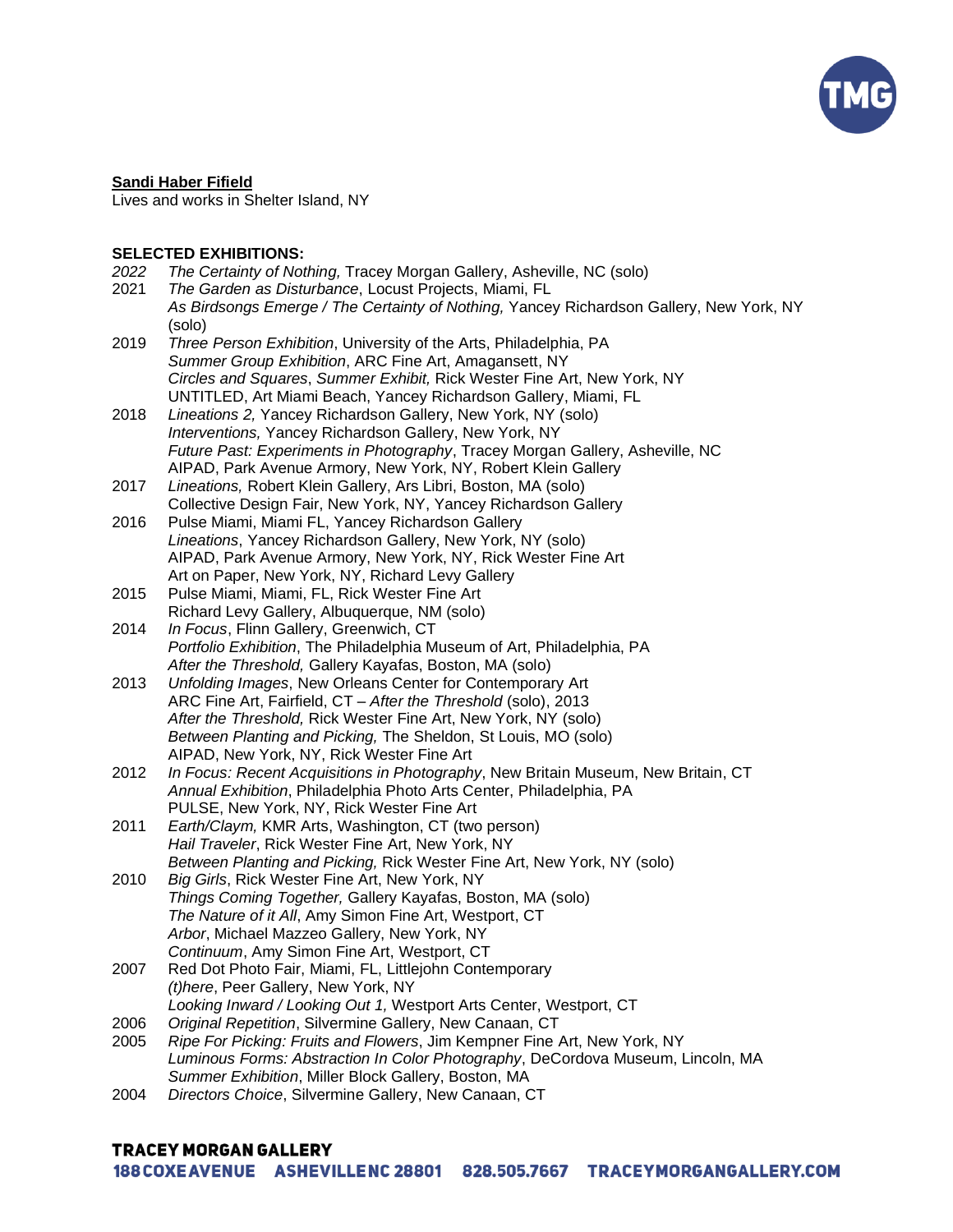

*Flowers*, Miller Block Gallery, Boston, MA (solo) *Dialogues in Abstraction*, U.Conn./Stamford, Stamford, CT 1999 *Women Photographers of the 20th Century*, Hammer Museum, UCLA, Los Angeles, CA *Women Photographers of the 20th Century*, Nat'l Museum of Women in the Arts, Wash. DC 1998 *Women Photographers of the 20th Century*, The Saint Louis Art Museum, St. Louis, MO Wichita Art Museum, Wichita, KS 1995 *Seeking the Sublime*, Southeast Museum of Photography, Daytona Beach, FL 1990 *Acceptable Entertainment*, Everson Museum of Art, Syracuse University 1989 *Picturing California*, The Oakland Museum, Oakland, CA *Dianas, Pinholes and Brownies*, Sarratt Gallery, Vanderbilt University, Nashville, TN The Museum of Contemporary Photography, Columbia College, Chicago, IL *The Photography of Invention*, The National Museum of American Art, Washington DC 1988 *Fabricated Photographs*, Carpenter Center for the Arts, Harvard University, Cambridge, MA *New Surrealism*, Center for Photography at Woodstock, Woodstock, NY *New Boundaries*, The Drawing Room, Houston, TX (with Laurence Miller Gallery) *Montage*, Hillwood Art Gallery, Long Island University, Brookville, NY 1987 *Color Montages,* Laurence Miller Gallery, New York, NY (solo) 1985 Center for Contemporary Arts, Santa Fe, NM (solo) *Contemporary Approaches in Photography*, Elaine Horwitch Gallery, Santa Fe, NM Laurence Miller Gallery, New York, NY – Group Exhibition Light Gallery, New York, NY – Group Exhibition 1984 *Recent Color Acquisitions*, The Museum of Modern Art, New York, NY *New Photo Montage*, The Art Institute of Chicago, Chicago, IL 1983 *New Montages,* San Francisco Camerawork Gallery, San Francisco, CA (solo) ARCO Center for Visual Art, Los Angeles, CA (solo)

NY State CAPS Grant Exhibition, New York, NY 1981 *Alternatives*, Seigfred Gallery, Ohio University, Athens, OH *Contemporary Photographers*, Daniel Wolf Gallery, New York, NY

## **PUBLICATIONS:**

*The Certainty of Nothing,* monograph, self-published 2021 *After the Threshold*, monograph, Kehrer Verlag, 2013 *Between Planting and Picking,* monograph, Charta, 2011 *Walking through the World*, monograph, Charta, 2009 *Defining Eye: Women Photographers of the 20th Century*, 1997 *The Photography of Invention* by Mary Foresta, MIT Press, 1989 Picturing California, Therese Heyman, Chronicle Books, 1989 *8 Visions, Works by 8 Contemporary Women*, Parco Co., 1988 *Fabrications* by Anne Hoy, Abbeville Press, 1987

## **PERMANENT PUBLIC COLLECTIONS:**

The Art Institute of Chicago, Chicago, IL The Brooklyn Museum, Brooklyn, NY California Museum of Photography, Riverside, CA The High Museum, Atlanta, GA The George Eastman Museum, Rochester, NY Los Angeles County Museum of Art, Los Angeles, CA The Library of Congress, Washington, DC The Museum of Contemporary Photography, Chicago, IL The Museum of Modern Art, New York, NY New Britain Museum of American Art, New Britain, CT The Oakland Museum, Oakland, CA The Philadelphia Museum of Art, Philadelphia. PA